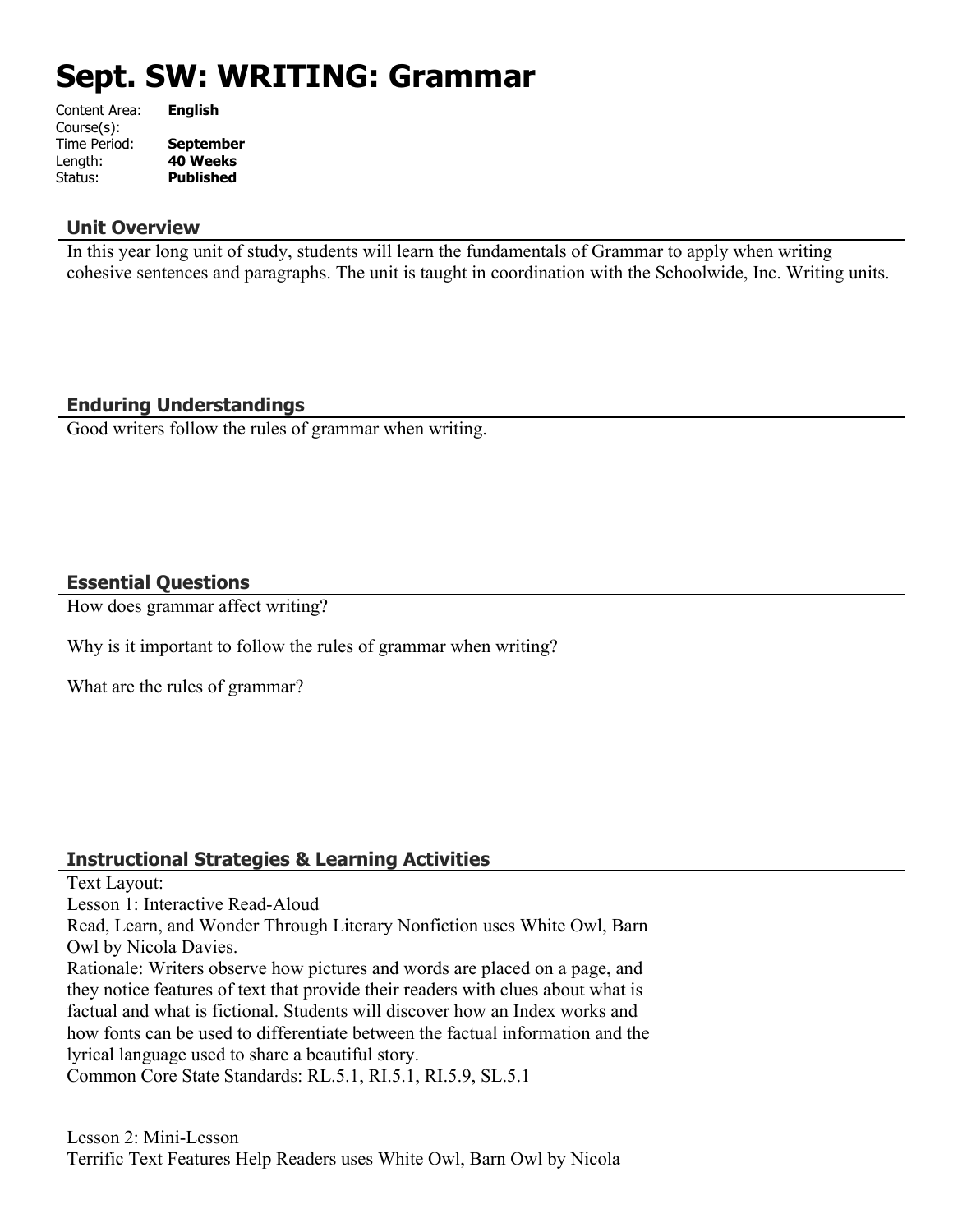Davies.

Rationale: Writers who use elements of nonfiction in their texts want their readers to enjoy and experience a special story while learning interesting facts. Students will see how to create an Index and will practice using fonts to distinguish fact from fiction in a layout. Common Core State Standards: RL.5.1, RI.5.1, RI.5.9, SL.5.1, W.5.3

Capitalization: Lesson 1: Mini-Lesson Remembering Our Capitalization Rules uses the shared text "Memorial Day." Rationale: Writers practice the conventions of capitalization as they write. They consider the rules and apply them in all forms of writing. Students will review the rules for capitalization and apply them to the writing they complete

throughout the day.

Common Core State Standards: SL.5.1, L.5.2

Punctuation:

Lesson 1: Interactive Read-Aloud

Why Punctuation Marks Count uses Twenty-Odd Ducks by Lynne Truss.

Rationale: Writers recognize how punctuation marks help them organize words and communicate clearly. Punctuation can also convey emotion and tone of voice. It lets readers know how to read a sentence or paragraph.

Students will become more skilled at identifying punctuation marks and understanding that when they read and

write, every punctuation mark counts.

Common Core State Standards: RI.5.1, SL.5.1, L.5.2

Lesson 2: Interactive Read-Aloud

The Common Comma uses Barn Savers by Linda Oatman High.

Rationale: Writers use commas to separate information and indicate a slight pause to readers. In this lesson, students will explore the many ways a writer can use the common comma.

Common Core State Standards: SL.5.1, L.5.2

Lesson 3: Interactive Read-Aloud

Hyphens and Dashes: Determining the Difference uses Up North at the Cabin by Marsha Wilson Chall. Rationale: Although hyphens and dashes look similar, writers use them in very different ways. Students will learn

the distinctions between hyphens and dashes and see how they can be used to make writing clearer and more informative.

Common Core State Standards: RL.5.1, SL.5.1, L.5.2, W.5.3

Lesson 4: Mini-Lesson Punctuating Dialogue uses Twenty-Odd Ducks by Lynne Truss, Barn Savers by Linda Oatman High, and Up **North** at the Cabin by Marsha Wilson Chall.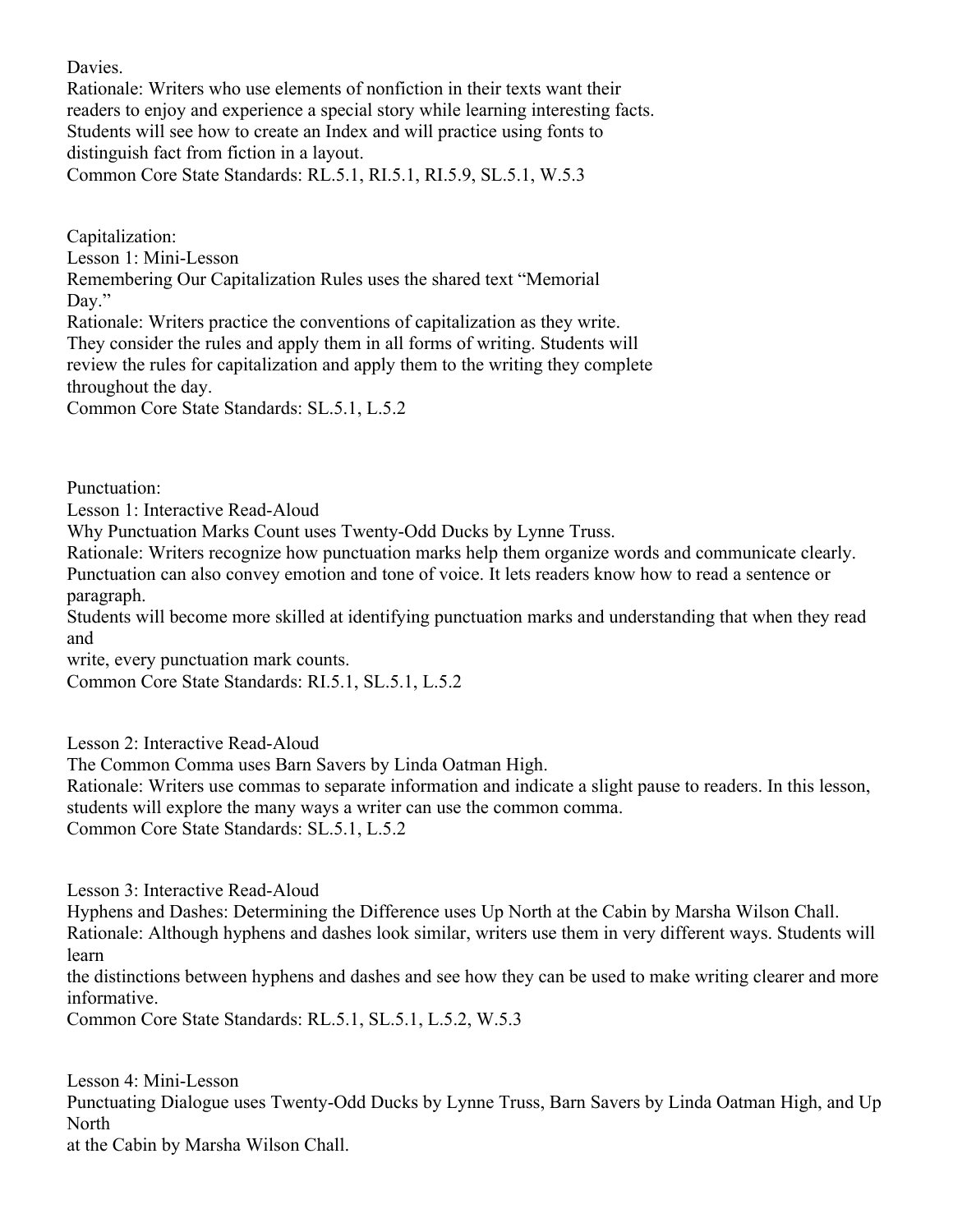Rationale: Writers use punctuation and dialogue tags to let readers know exactly who is saying what in a story. Students will review examples of dialogue from the mentor texts to notice and learn how writers punctuate dialogue.

Common Core State Standards: RL.5.1, RI.5.1, SL.5.1, L.5.2

Lesson 5: Interactive Read-Aloud

When Parentheses Are Perfect uses An Angel for Solomon Singer by Cynthia Rylant. Rationale: Writers use parentheses to set off extra information in a sentence. Students will discover how parentheses can play a crucial role in the way a story unfolds. Common Core State Standards: RL.5.1, SL.5.1, L.5.2

Lesson 6: Mini-Lesson

A Different Way to Add Information uses John Henry by Julius Lester.

Rationale: Writers use parentheses to add information that is important (but not essential) to a sentence. In this lesson, students will notice additional uses of parentheses that they can use to make their own writing more interesting and informative.

Common Core State Standards: RL.5.1, SL.5.1, L.5.2

Parts of Speech:

Lesson 1: Interactive Read-Aloud

Fantastic, Wow, and Unreal! uses Fantastic! Wow! and Unreal! by Ruth Heller.

Rationale: Writers use interjections to show excitement or emotion and use conjunctions to join sentences. In this

interactive read-aloud, students will notice the functions of interjections and conjunctions in sentences and will learn

how to use correlative conjunctions, such as "either/or" and "neither/nor."

Common Core State Standards: RI.5.1, SL.5.1, L.5.1, W.5.1

Lesson 2: Mini-Lesson

Interjections and Conjunctions uses Fantastic! Wow! and Unreal! by Ruth Heller and the shared text "Touchdown!"

Rationale: Writers know that interjections and conjunctions are important tools in their toolbox. Interjections help

writers inject excitement or emotion into their texts. Interjections also help writers make their texts sound more like

real people are talking. Writers use conjunctions to join a word, phrase, or sentence to another word, phrase, or sentence. Conjunctions help them vary sentence length, add information, and make sentences more interesting. In

this lesson, students will use interjections and conjunctions to make a piece of their own writing more interesting

and informative.

Common Core State Standards: SL.5.1, L.5.1, W.5.1

Lesson 3: Interactive Read-Aloud Present Tense Is Timely uses Fox by Margaret Wild.

Rationale: Writers use verb tenses to convey time in their stories. Students will learn how writers weave verbs in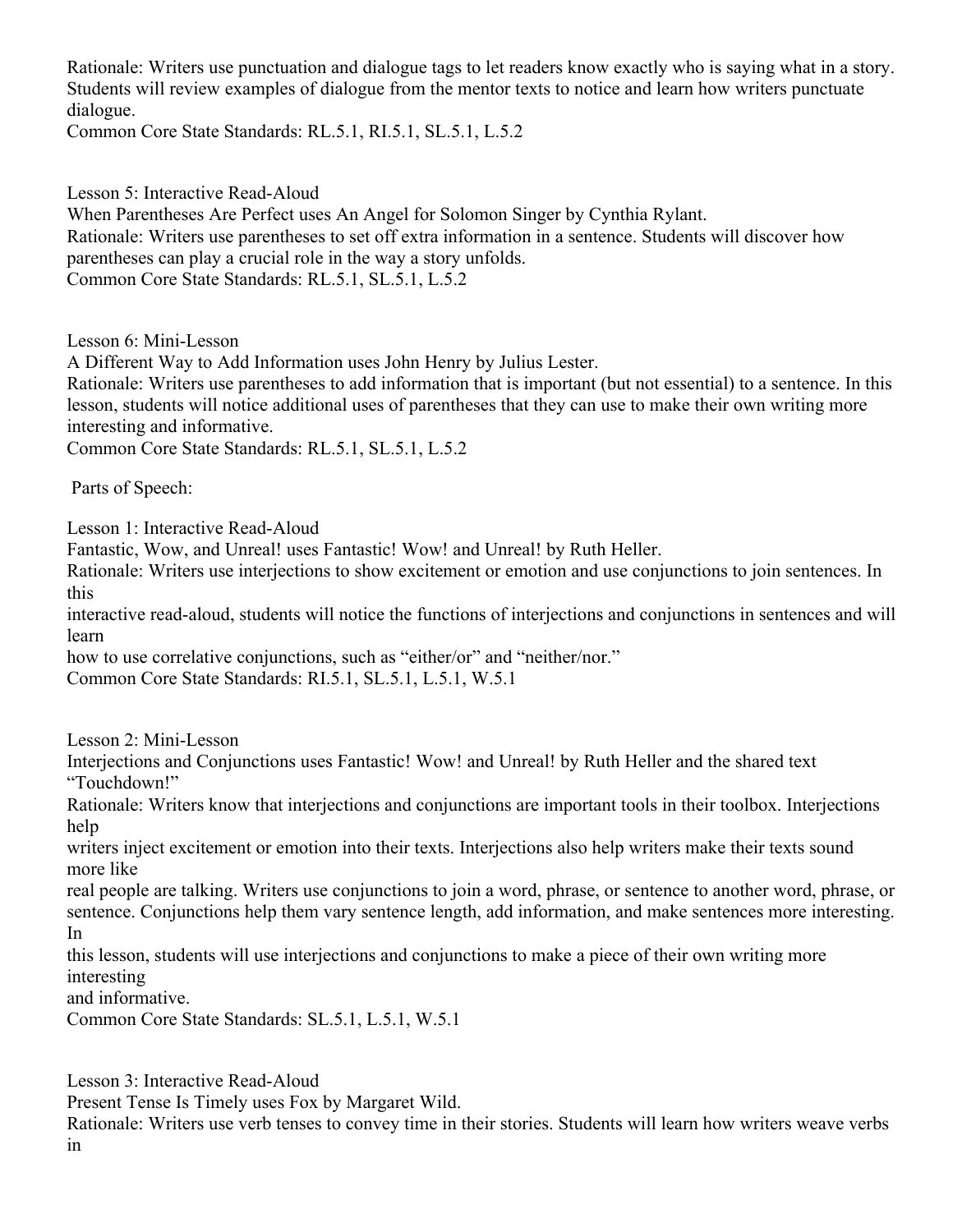the past, present, and future tenses into their stories. Common Core State Standards: RL.5.1, SL.5.1, L.5.1, W.5.3

Lesson 4: Mini-Lesson The Perfect Tense uses Fox by Margaret Wild. Rationale: Writers think about tense when they write their stories and share their messages. Students will learn how to form and use the perfect tense (I had walked. I have walked. I will have walked.). Common Core State Standards: SL.5.1, L.5.1

Lesson 5: Mini-Lesson

Let's Learn More About Pronouns uses White Owl, Barn Owl by Nicola Davies.

Rationale: Writers know that pronouns are words that take the place of nouns. They also know that by using pronouns, they will use fewer words and avoid repetition. Students will continue to learn about parts of speech related to the different uses of pronouns.

Common Core State Standards: SL.5.1, L.5.1

Sentence Structure:

Lesson 1: Interactive Read-Aloud

Simple, Compound, and Complex Sentences uses Dancing in the Wings by Debbie Allen.

Rationale: Writers can create rhythm with the words in a story by varying the kinds of sentences they use. **Writers** 

enrich their stories with variety by combining simple, compound, and complex sentences. Students will begin to

notice the structures of sentences.

Common Core State Standards: RL.5.1, SL.5.1, L.5.3, W.5.3

Lesson 2: Interactive Read-Aloud

Transitions and Prepositional Phrases uses John Henry by Julius Lester.

Rationale: Writers can use transitions and prepositional phrases to provide clarity and emphasize the rhythm of their sentences. Students will learn how to identify and appreciate prepositions, as well as conjunctions and other

transitions.

Common Core State Standards: RL.5.1, SL.5.1, L.5.1, L.5.3, W.5.3

Lesson 3: Mini-Lesson

Spice Up Sentences With Participial Phrases uses Dancing in the Wings by Debbie Allen, John Henry by Julius

Lester, and the shared text "The Meadow."

Rationale: Writers know that using participial phrases in a piece of writing can be a great way to vary the rhythm

and flow of a sentence. Participles can also add spice to character descriptions. Students will begin to recognize

participles and participial phrases and appreciate what they bring to a piece of writing. Common Core State Standards: SL.5.1, L.5.1, L.5.3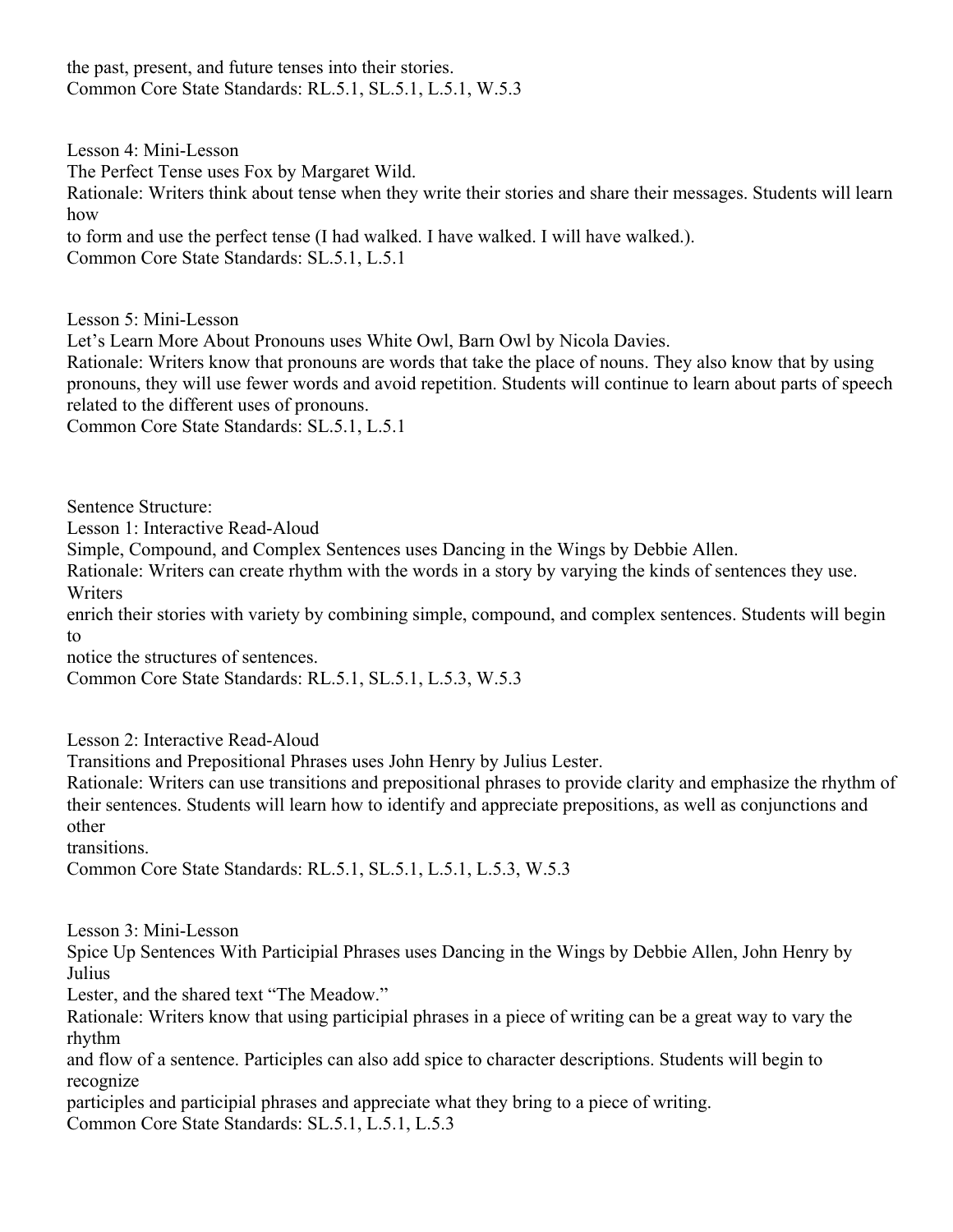Lesson 4: Interactive Read-Aloud

Pausing for Paragraphs uses Down the Road by Alice Schertle.

Rationale: Writers know that paragraphs are the building blocks of a story—or just about any written composition.

One reason why writers use paragraphs is to separate the speakers of dialogue. Students will notice how writers

begin a new paragraph each time the speaker changes.

Common Core State Standards: RL.5.1, SL.5.1, L.5.1, L.5.3, W.5.3

Lesson 5: Mini-Lesson

The Purpose of the Paragraph uses Down the Road by Alice Schertle.

Rationale: Writers know that the structure of paragraphs depends on the genre and the purpose for writing. Students will learn that some expository paragraphs use topic sentences and supporting details, and they will discover how writers of fiction sometimes use paragraphs to create rhythm and mood.

Common Core State Standards: RL.5.1, SL.5.1, L.5.1, L.5.3, W.5.3

Lesson 6: Mini-Lesson

Looking Ahead uses various selections from the mentor texts and the shared text "A Horse Named Cooper." Rationale: Writers celebrate all they have learned and continue to apply their skills. In this lesson, students will

begin to celebrate their new knowledge and consider how to use it as they prepare to transition into the sixth grade.

Common Core State Standards: RL.5.1, SL.5.1, L.5.1, L.5.3, W.5.3

Culminating Mini-Lesson:

Culminating Mini-Lesson uses Dancing in the Wings by Debbie Allen, Twenty-Odd Ducks by Lynne Truss, and

self-reflection sheets for students to complete.

Rationale: Writers use and apply rules for grammar and conventions in order to make their writing clear and appealing to their readers. Students in fifth grade have learned many new rules related to grammar and conventions, and they will use reflection tools to look back and recall everything they've learned. Common Core State Standards: SL.5.1, L.5.1, L.5.2, L.5.3, W.5.3

•

## **Integration of Career Readiness, Life Literacies and Key Skills**

Students learn rules to enhance their writing, so that they can communicate more effectively.

| TECH.9.4.5.DC.4 | Model safe, legal, and ethical behavior when using online or offline technology (e.g.,<br>$8.1.5.NI.2$ ).                                                             |
|-----------------|-----------------------------------------------------------------------------------------------------------------------------------------------------------------------|
| TECH.9.4.5.CT.4 | Apply critical thinking and problem-solving strategies to different types of problems such<br>as personal, academic, community and global (e.g., 6.1.5. Civics CM.3). |
|                 | Curiosity and a willingness to try new ideas (intellectual risk-taking) contributes to the<br>development of creativity and innovation skills.                        |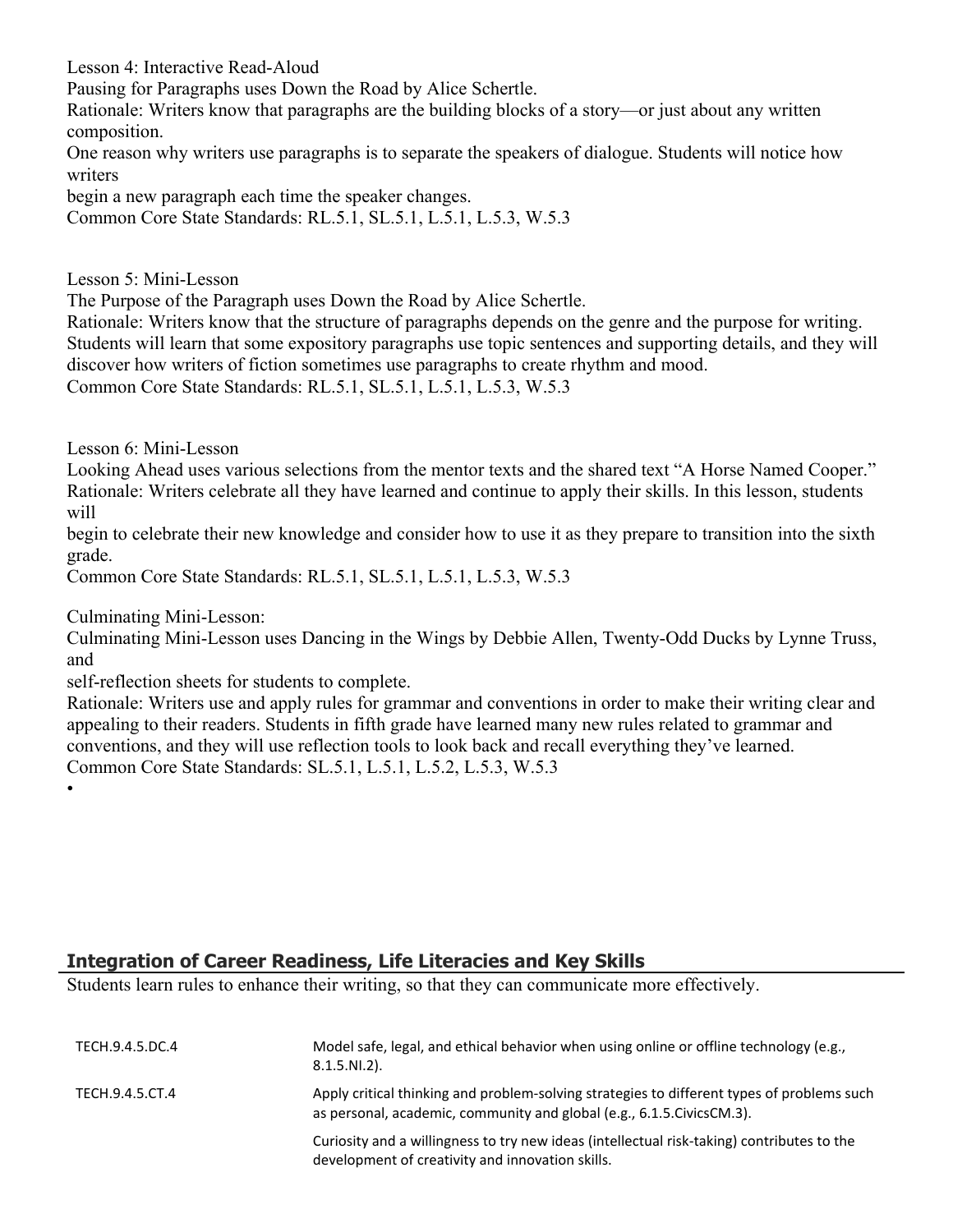| <b>TECH.9.4.5.CT</b> | Critical Thinking and Problem-solving                                                                                                                                                             |
|----------------------|---------------------------------------------------------------------------------------------------------------------------------------------------------------------------------------------------|
| <b>WRK.9.2.5.CAP</b> | Career Awareness and Planning                                                                                                                                                                     |
| TECH.9.4.5.Cl.3      | Participate in a brainstorming session with individuals with diverse perspectives to expand<br>one's thinking about a topic of curiosity (e.g., 8.2.5.ED.2, 1.5.5.CR1a).                          |
| WRK.9.2.5.CAP.2      | Identify how you might like to earn an income.                                                                                                                                                    |
|                      | An individual's passions, aptitude and skills can affect his/her employment and earning<br>potential.                                                                                             |
|                      | The ability to solve problems effectively begins with gathering data, seeking resources,<br>and applying critical thinking skills.                                                                |
| WRK.9.2.5.CAP.1      | Evaluate personal likes and dislikes and identify careers that might be suited to personal<br>likes.                                                                                              |
| WRK.9.2.5.CAP.3      | Identify qualifications needed to pursue traditional and non-traditional careers and<br>occupations.                                                                                              |
| WRK.9.2.5.CAP.4      | Explain the reasons why some jobs and careers require specific training, skills, and<br>certification (e.g., life guards, child care, medicine, education) and examples of these<br>requirements. |

### **Technology and Design Integration**

Students use technology to view grammar connections and carry it over into their writing.

CS.3-5.8.1.5.CS.2 Model how computer software and hardware work together as a system to accomplish tasks. Software and hardware work together as a system to accomplish tasks (e.g., sending, receiving, processing, and storing units of information). Shared features allow for common troubleshooting strategies that can be effective for many systems.

## **Interdisciplinary Connections**

Grammar conventions cross into all disciplines and are to be practiced and following in all writing.

#### **Differentiation**

- Understand that gifted students, just like all students, come to school to learn and be challenged.
- Pre-assess your students. Find out their areas of strength as well as those areas you may need to address before students move on.
- Consider grouping gifted students together for at least part of the school day.
- Plan for differentiation. Consider pre-assessments, extension activities, and compacting the curriculum.
- Use phrases like "You've shown you don't need more practice" or "You need more practice" instead of words like "qualify" or "eligible" when referring to extension work.
- Encourage high-ability students to take on challenges. Because they're often used to getting good grades, gifted students may be risk averse.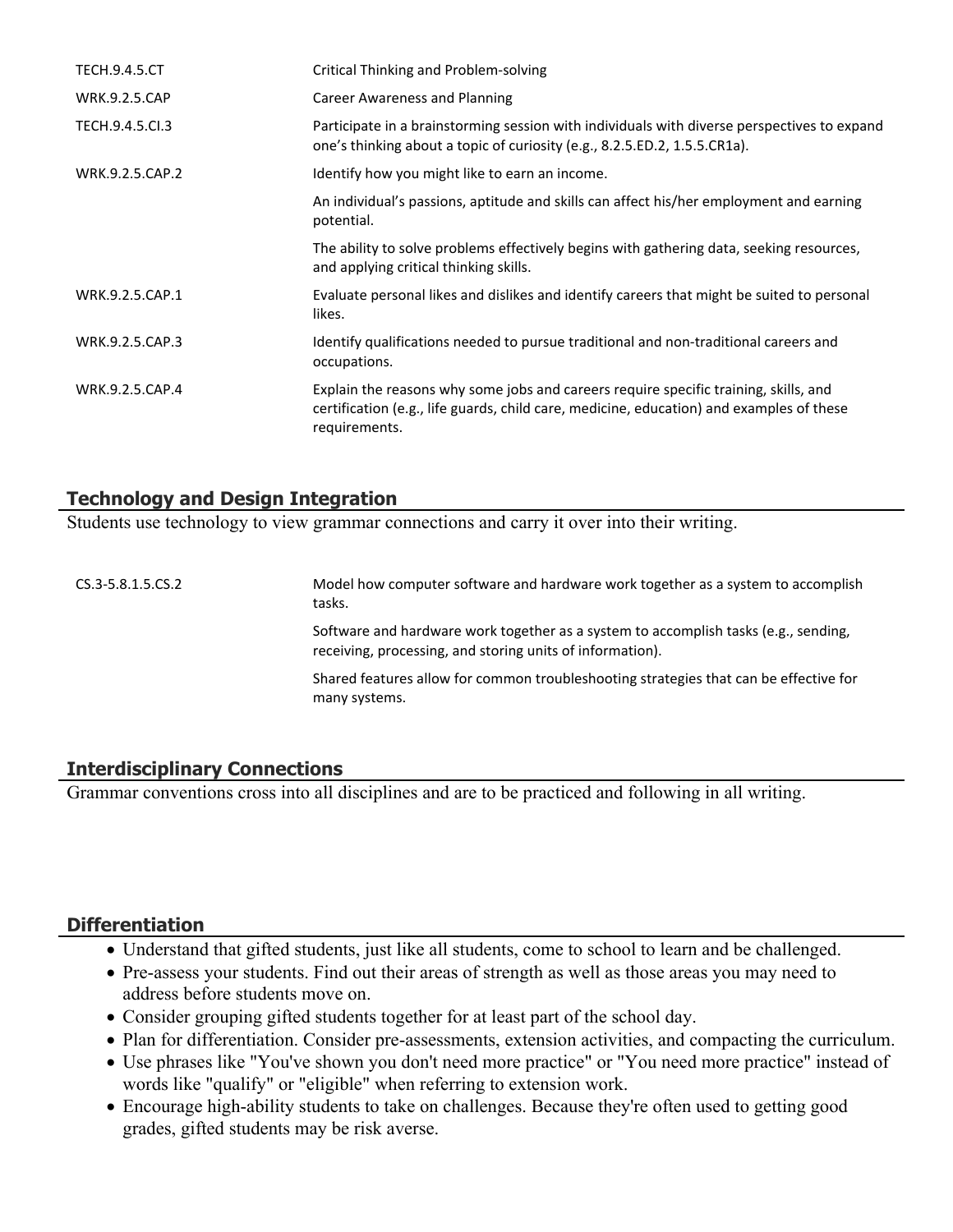#### **Definitions of Differentiation Components**:

- o Content the specific information that is to be taught in the lesson/unit/course of instruction.
- o Process how the student will acquire the content information.
- o Product how the student will demonstrate understanding of the content.
- o Learning Environment the environment where learning is taking place including physical location and/or student grouping

#### **Differentiation occurring in this unit:**

Support struggling students with additional conferencing

Offer study guides

Structure task to student needs

## **Modifications & Accommodations**

Refer to QSAC EXCEL SMALL SPED ACCOMMOCATIONS spreadsheet in this discipline.

#### **Modifications and Accommodations used in this unit:**

IEP accommodations

Additional time

#### **Benchmark Assessments**

**Benchmark Assessments** are given periodically (e.g., at the end of every quarter or as frequently as once per month) throughout a school year to establish baseline achievement data and measure progress toward a standard or set of academic standards and goals.

#### **Schoolwide Benchmark assessments:**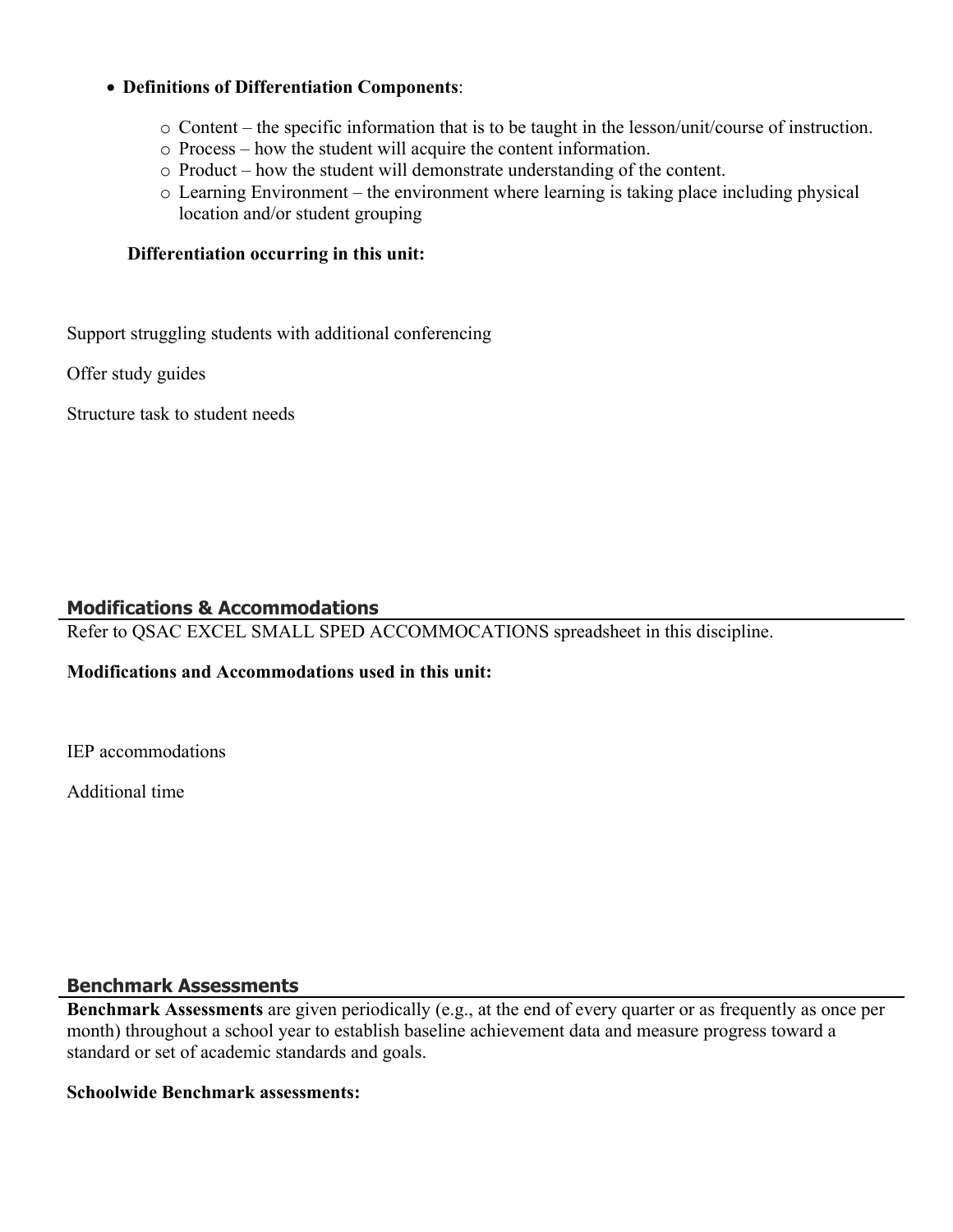#### **Formative Assessments**

Assessment allows both instructor and student to monitor progress towards achieving learning objectives, and can be approached in a variety of ways. **Formative assessment** refers to tools that identify misconceptions, struggles, and learning gaps along the way and assess how to close those gaps. It includes effective tools for helping to shape learning, and can even bolster students' abilities to take ownership of their learning when they understand that the goal is to improve learning, not apply final marks (Trumbull and Lash, 2013). It can include students assessing themselves, peers, or even the instructor, through writing, quizzes, conversation, and more. In short, formative assessment occurs throughout a class or course, and seeks to improve student achievement of learning objectives through approaches that can support specific student needs (Theal and Franklin, 2010, p. 151).

#### **Formative Assessments used in this unit:**

work sheets

rough drafts

discussions

## **Summative Assessments**

**Summative assessments** evaluate student learning, knowledge, proficiency, or success at the conclusion of an instructional period, like a unit, course, or program. Summative assessments are almost always formally graded and often heavily weighted (though they do not need to be). Summative assessment can be used to great effect in conjunction and alignment with formative assessment, and instructors can consider a variety of ways to combine these approaches.

#### **Summative assessments for this unit:**

Student reflection sheets

Teacher made tests

Assessments associated with the unit teaching materials

## **Instructional Materials**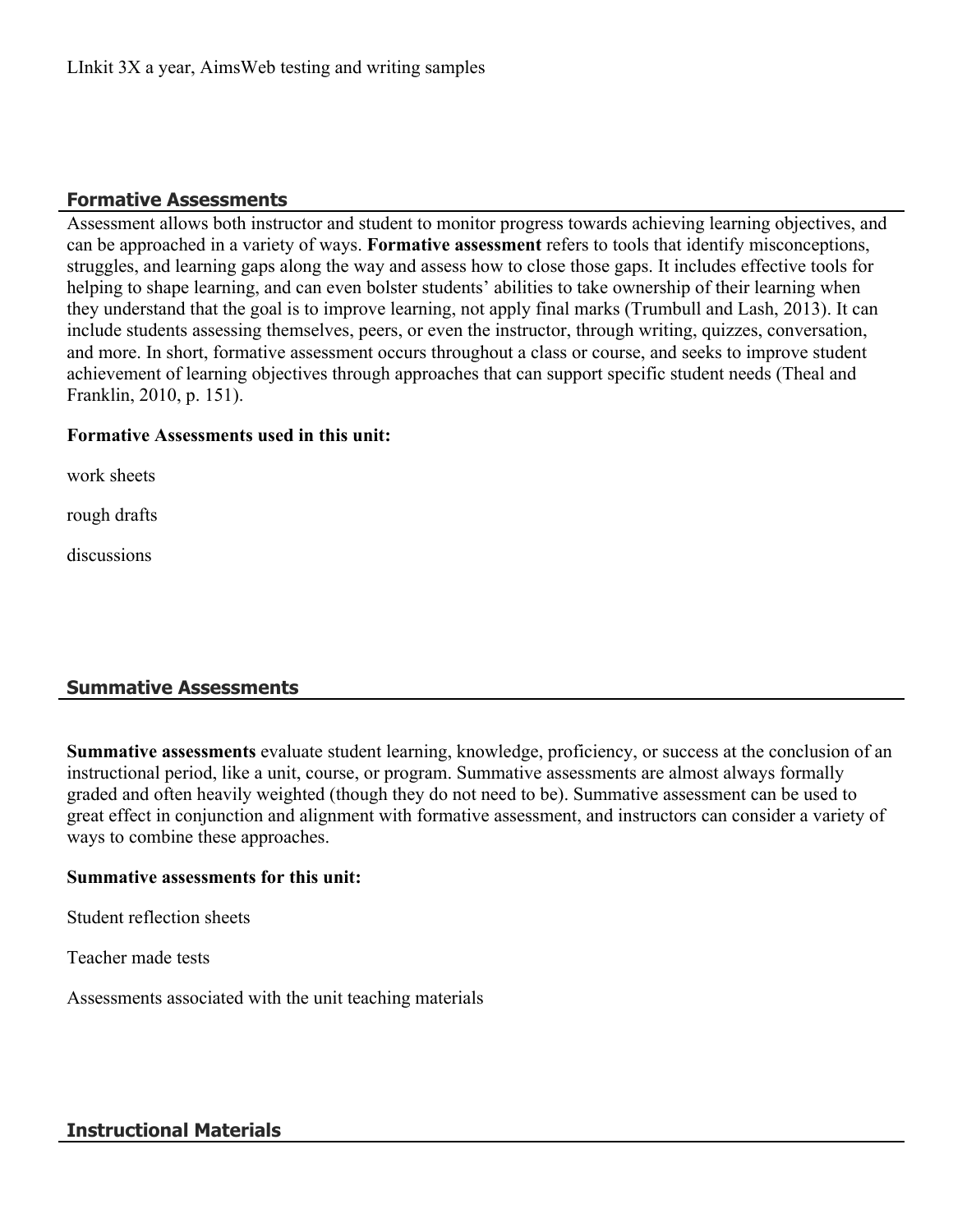## **Standards**

| CCSS.ELA-Literacy.RL.5.1   | Quote accurately from a text when explaining what the text says explicitly and when<br>drawing inferences from the text.                                                                                                 |
|----------------------------|--------------------------------------------------------------------------------------------------------------------------------------------------------------------------------------------------------------------------|
| CCSS.ELA-Literacy.RL.5.2   | Determine a theme of a story, drama, or poem from details in the text, including how<br>characters in a story or drama respond to challenges or how the speaker in a poem<br>reflects upon a topic; summarize the text.  |
| CCSS.ELA-Literacy.RI.5.1   | Quote accurately from a text when explaining what the text says explicitly and when<br>drawing inferences from the text.                                                                                                 |
| CCSS.ELA-Literacy.RI.5.2   | Determine two or more main ideas of a text and explain how they are supported by key<br>details; summarize the text.                                                                                                     |
| CCSS.ELA-Literacy.RI.5.9   | Integrate information from several texts on the same topic in order to write or speak<br>about the subject knowledgeably.                                                                                                |
| CCSS.ELA-Literacy.W.5.1    | Write opinion pieces on topics or texts, supporting a point of view with reasons and<br>information.                                                                                                                     |
| CCSS.ELA-Literacy.W.5.1.a  | Introduce a topic or text clearly, state an opinion, and create an organizational structure in<br>which ideas are logically grouped to support the writer's purpose.                                                     |
| CCSS.ELA-Literacy.W.5.1.b  | Provide logically ordered reasons that are supported by facts and details.                                                                                                                                               |
| CCSS.ELA-Literacy.W.5.1.c  | Link opinion and reasons using words, phrases, and clauses (e.g., consequently,<br>specifically).                                                                                                                        |
| CCSS.ELA-Literacy.W.5.1.d  | Provide a concluding statement or section related to the opinion presented.                                                                                                                                              |
| CCSS.ELA-Literacy.W.5.3    | Write narratives to develop real or imagined experiences or events using effective<br>technique, descriptive details, and clear event sequences.                                                                         |
| CCSS.ELA-Literacy.W.5.3.a  | Orient the reader by establishing a situation and introducing a narrator and/or characters;<br>organize an event sequence that unfolds naturally.                                                                        |
| CCSS.ELA-Literacy.W.5.3.b  | Use narrative techniques, such as dialogue, description, and pacing, to develop<br>experiences and events or show the responses of characters to situations.                                                             |
| CCSS.ELA-Literacy.W.5.3.c  | Use a variety of transitional words, phrases, and clauses to manage the sequence of<br>events.                                                                                                                           |
| CCSS.ELA-Literacy.W.5.3.d  | Use concrete words and phrases and sensory details to convey experiences and events<br>precisely.                                                                                                                        |
| CCSS.ELA-Literacy.W.5.3.e  | Provide a conclusion that follows from the narrated experiences or events.                                                                                                                                               |
| CCSS.ELA-Literacy.SL.5.1   | Engage effectively in a range of collaborative discussions (one-on-one, in groups, and<br>teacher-led) with diverse partners on grade 5 topics and texts, building on others' ideas<br>and expressing their own clearly. |
| CCSS.ELA-Literacy.SL.5.1.a | Come to discussions prepared, having read or studied required material; explicitly draw on<br>that preparation and other information known about the topic to explore ideas under<br>discussion.                         |
| CCSS.ELA-Literacy.SL.5.1.b | Follow agreed-upon rules for discussions and carry out assigned roles.                                                                                                                                                   |
| CCSS.ELA-Literacy.SL.5.1.c | Pose and respond to specific questions by making comments that contribute to the<br>discussion and elaborate on the remarks of others.                                                                                   |